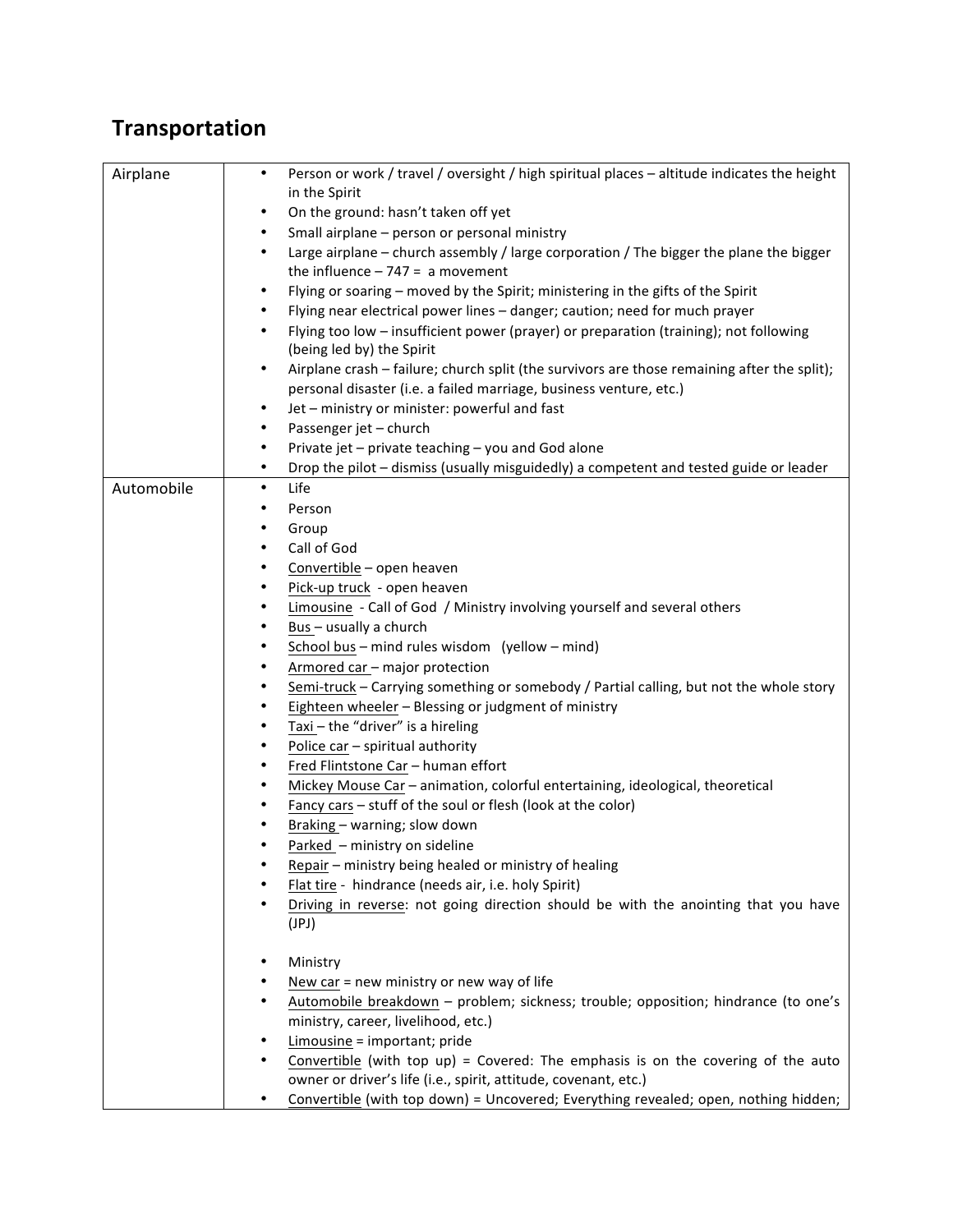|             | a self-righteous or unsaved person; "Living in the fast lane"; not submitted to                         |
|-------------|---------------------------------------------------------------------------------------------------------|
|             | authority; pride; sin or evil exposed.                                                                  |
|             | Car wreck - strife: contention; conflict; confrontation; calamity; offense; mistake or sin<br>$\bullet$ |
|             | in ministry.                                                                                            |
|             | Rearview Mirror-                                                                                        |
|             | Driving backward (using the rearview mirror) - Operating by the letter of the Word<br>$\bullet$         |
|             | instead of by God's Spirit                                                                              |
|             | Legalism<br>٠                                                                                           |
|             | Looking back<br>٠                                                                                       |
|             | Tires - Spirit<br>٠                                                                                     |
|             | Life (as in "where the rubber meets the road")<br>$\bullet$                                             |
|             | Four-Wheel Drive - full ministry<br>٠                                                                   |
|             | Full gospel foundation<br>٠                                                                             |
|             | Deflated tire - Discouragement; dismay; hindrance; lack of prayer<br>(IM)<br>٠                          |
|             |                                                                                                         |
|             | Engine                                                                                                  |
|             | Unger's                                                                                                 |
|             | A term applied in Scripture exclusively to military affairs.                                            |
|             |                                                                                                         |
|             | Dictionary of Clichés                                                                                   |
|             | Drive you up a wall - Annoy you severely                                                                |
|             | Go along for the ride - Be present (without making a contribution); join an activity for                |
|             | no particular reason.                                                                                   |
|             | Have no truck with - Avoid association or dealings.<br>$\bullet$                                        |
|             |                                                                                                         |
| Bicycle     | Individual calling or ministry or job<br>٠                                                              |
|             | Self-effort<br>$\bullet$                                                                                |
|             | Flat tire - hindrance (needs air, i.e. Holy Spirit) (JPJ)                                               |
|             |                                                                                                         |
|             | Works; works of the flesh (not of faith)<br>٠                                                           |
|             | Legalism<br>٠                                                                                           |
|             | Self-righteousness                                                                                      |
|             |                                                                                                         |
|             | Working out life's difficulties<br>٠                                                                    |
|             | Messenger (as in a paper delivery boy)                                                                  |
|             | Bicycle built for two = Family; more than one person involved                                           |
| <b>Boat</b> | Move through the water /numbers of people or spiritual impact                                           |
|             | Speed boat - short-lived and exciting                                                                   |
|             | Ocean liner - large movement or mission-minded church                                                   |
|             | Submarine - not seen, but very active<br>٠                                                              |
|             | River boat-<br>٠                                                                                        |
|             | On River of Life<br>$\bullet$                                                                           |
|             | Carries a lot of people<br>٠                                                                            |
|             | Gets there<br>$\bullet$                                                                                 |
|             | Titanic - Big plans that are going down (JPJ)                                                           |
|             |                                                                                                         |
|             | Support<br>٠                                                                                            |
|             | Life; person                                                                                            |
|             | Recreation; spare time                                                                                  |
|             | Large ship = The Church                                                                                 |
|             | Small boat = personal ministry                                                                          |
|             | Sailboat = moved by the Spirit<br>$\bullet$                                                             |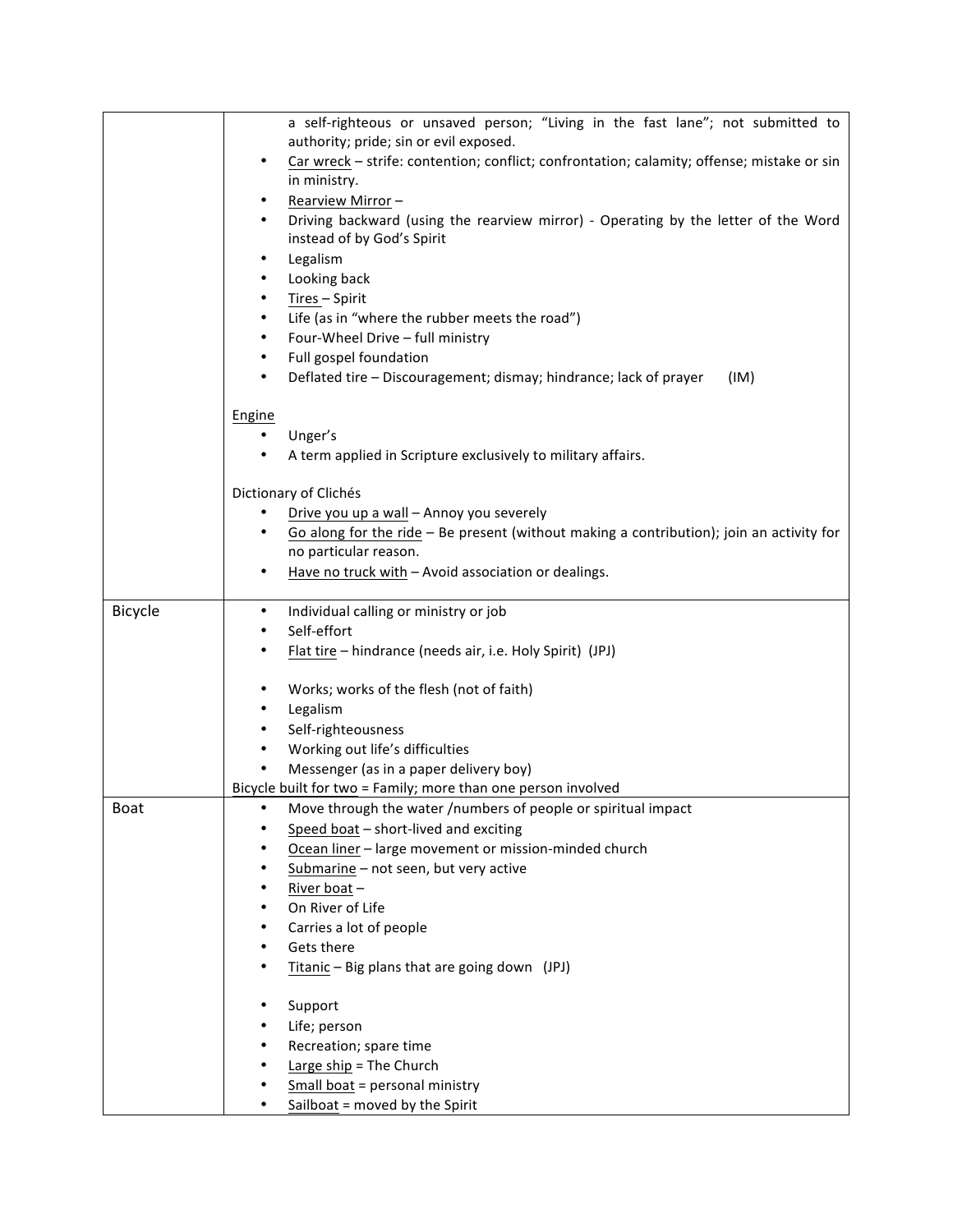|               | Powerboat = powerful ministry or fast progress                                                                                                                |
|---------------|---------------------------------------------------------------------------------------------------------------------------------------------------------------|
|               | Battleship = spiritual warfare; rescue                                                                                                                        |
|               | $Shipwreck = apostasy; church split$                                                                                                                          |
|               | Raft - Adrift; without direction; aimless; powerless; makeshift<br>(IM)                                                                                       |
|               | Dictionary of Clichés<br>All in the same boat - We're in this together; we all share the same risks.<br>Clear the decks - Make ready for action.<br>$\bullet$ |
|               | Paddle your own canoe - Be independent; take care of your affairs.<br>$\bullet$                                                                               |
|               | Rats abandon a sinking ship - A failing enterprise (often bearing the connotation that it<br>$\bullet$<br>is scurrilous to leave, even if it is failing).     |
|               | Take the wind out of his sails - Cramp his style; impede his momentum; deflate his<br>٠<br>ego.                                                               |
|               | Three sheets to (in) the wind - Drunk<br>٠                                                                                                                    |
|               | Trim one's sails - To adapt (usually to something that isn't going quite right); to modify<br>one's position.                                                 |
|               | Walk the plank - Go to one's doom; be fired from one's job or ousted from a group.                                                                            |
| <b>Brakes</b> | Braking a car - warning; slow down (JPJ)<br>$\bullet$                                                                                                         |
|               | Stop                                                                                                                                                          |
|               | Hindrance                                                                                                                                                     |
|               | Resist; wait                                                                                                                                                  |
|               | Brakes fail = overcome; not able to discontinue a bad habit or change a tradition; no                                                                         |
|               | resistance to temptation (IM)                                                                                                                                 |
|               |                                                                                                                                                               |
| Bus           | Large ministry or group                                                                                                                                       |
|               | Church<br>$\bullet$                                                                                                                                           |
|               | School bus - mind rules wisdom<br>(JPJ)<br>$\bullet$                                                                                                          |
|               |                                                                                                                                                               |
|               | Church                                                                                                                                                        |
|               | School bus = teaching or youth ministry; learning; working together<br>٠                                                                                      |
|               | Passenger or Tour Bus = sojourners; Christians; sight-seers (IM)                                                                                              |
|               | Short bus - special needs (DM)                                                                                                                                |
| Convertible   | Open heaven over personal ministry or group                                                                                                                   |
| Driver        | Control                                                                                                                                                       |
|               | • Self                                                                                                                                                        |
|               | • Christ                                                                                                                                                      |
|               | • Pastor                                                                                                                                                      |
|               | • Teacher                                                                                                                                                     |
|               | • Satan                                                                                                                                                       |
|               | Passenger - self; church member; family member                                                                                                                |
|               | When a school bus driver represents a teacher, his passengers usually represent his                                                                           |
|               | students.                                                                                                                                                     |
|               | The emphasis may be on the nature of the driver (careless, careful, frantic, confident,                                                                       |
|               | selfish, rude, kind, etc.) (IM)                                                                                                                               |
|               | Dictionary of Clichés                                                                                                                                         |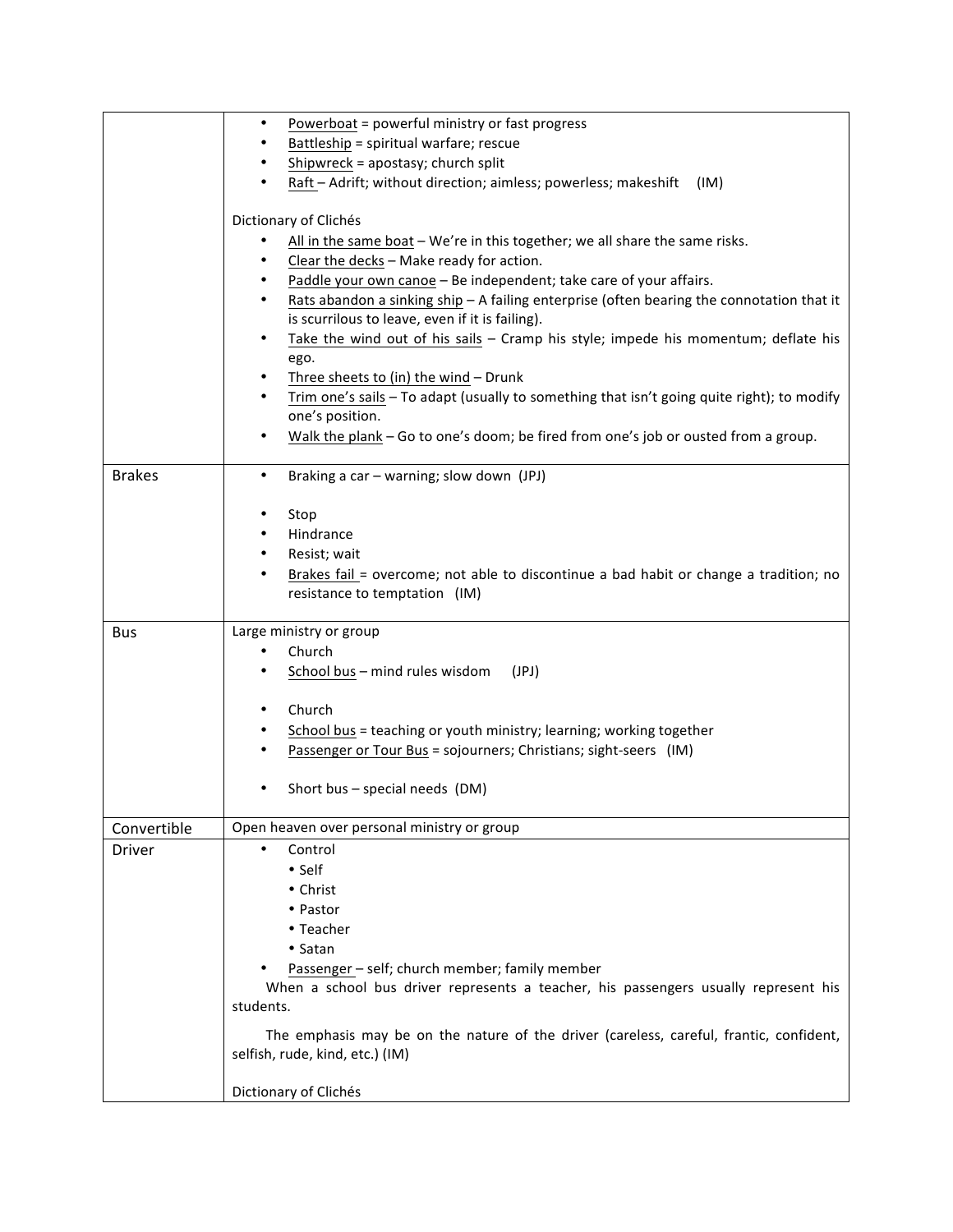|            | Drive you up the wall - Annoy you severely.<br>$\bullet$                                                                                                                                                                                                                                                                                                                                                                                                                                                                                                                                                                                                                                                                                                                                                                                                                                                                |
|------------|-------------------------------------------------------------------------------------------------------------------------------------------------------------------------------------------------------------------------------------------------------------------------------------------------------------------------------------------------------------------------------------------------------------------------------------------------------------------------------------------------------------------------------------------------------------------------------------------------------------------------------------------------------------------------------------------------------------------------------------------------------------------------------------------------------------------------------------------------------------------------------------------------------------------------|
| Highway    | $\bullet$<br>Way<br>The Christian Faith<br>٠<br>Truth<br>$\bullet$<br>Way of life (as in "life in the fast lane")<br>٠<br>Christ<br>$\bullet$<br>A person (as in "he knows the way, follow him")<br>٠<br>Way of error<br>٠<br>Under construction - In preparation / Change / Hindrance<br>٠<br>Crossroads - Decision / Change of direction<br>(IM)<br>٠<br>Toll road $-$ a price to pay (DM)<br>$\bullet$                                                                                                                                                                                                                                                                                                                                                                                                                                                                                                               |
| Jack       | Help in lifting a heavy load (DM)<br>٠<br>Webster's<br>[from Jacob. From the nickname being used for a servant or boy who made himself generally<br>useful, it is applied to lifting instruments.]<br>originally, a common fellow or boy assistant<br>often a sailor; a jack-tar<br>a lumberjack<br>٠<br>a worker at off jobs; a jack-of-all-trades<br>٠<br>any of various machines used to lift, joise, or move something heavy a short distance<br>$\bullet$<br>a male donkey; a jack-ass<br>٠<br>money<br>٠<br>to jack up: (a) to raise by means of a jack; (b) to raise (prices, salaries, etc.); (c) to<br>٠<br>reproach for misbehavior or neglect; to encourage to duty<br>jackpot: the highest stakes that can be won in any enterprise<br>٠<br>to hit the jackpot: to attain the highest success<br>jackstraw: a figure or effigy of a man, made of straw; hence, a man without any<br>٠<br>substance or means |
| Limousine  | A ministry of the individual and a few friends. A small group. More of individual type of<br>$\bullet$<br>calling - you and some with you, going in style. (JPJ)<br>Important<br>Pride (IM)                                                                                                                                                                                                                                                                                                                                                                                                                                                                                                                                                                                                                                                                                                                             |
| Motor      | $\bullet$<br>Power<br>Motive; motivation<br>$\bullet$<br>Anointing<br>(IM)<br>٠                                                                                                                                                                                                                                                                                                                                                                                                                                                                                                                                                                                                                                                                                                                                                                                                                                         |
| Motorcycle | Individual<br>$\bullet$<br>Personal ministry<br>Independence<br>Rebellion<br>Selfish<br>Pride<br>Swift progress<br>(IM)                                                                                                                                                                                                                                                                                                                                                                                                                                                                                                                                                                                                                                                                                                                                                                                                 |
| Moving Van | Change<br>$\bullet$<br>Geographical move                                                                                                                                                                                                                                                                                                                                                                                                                                                                                                                                                                                                                                                                                                                                                                                                                                                                                |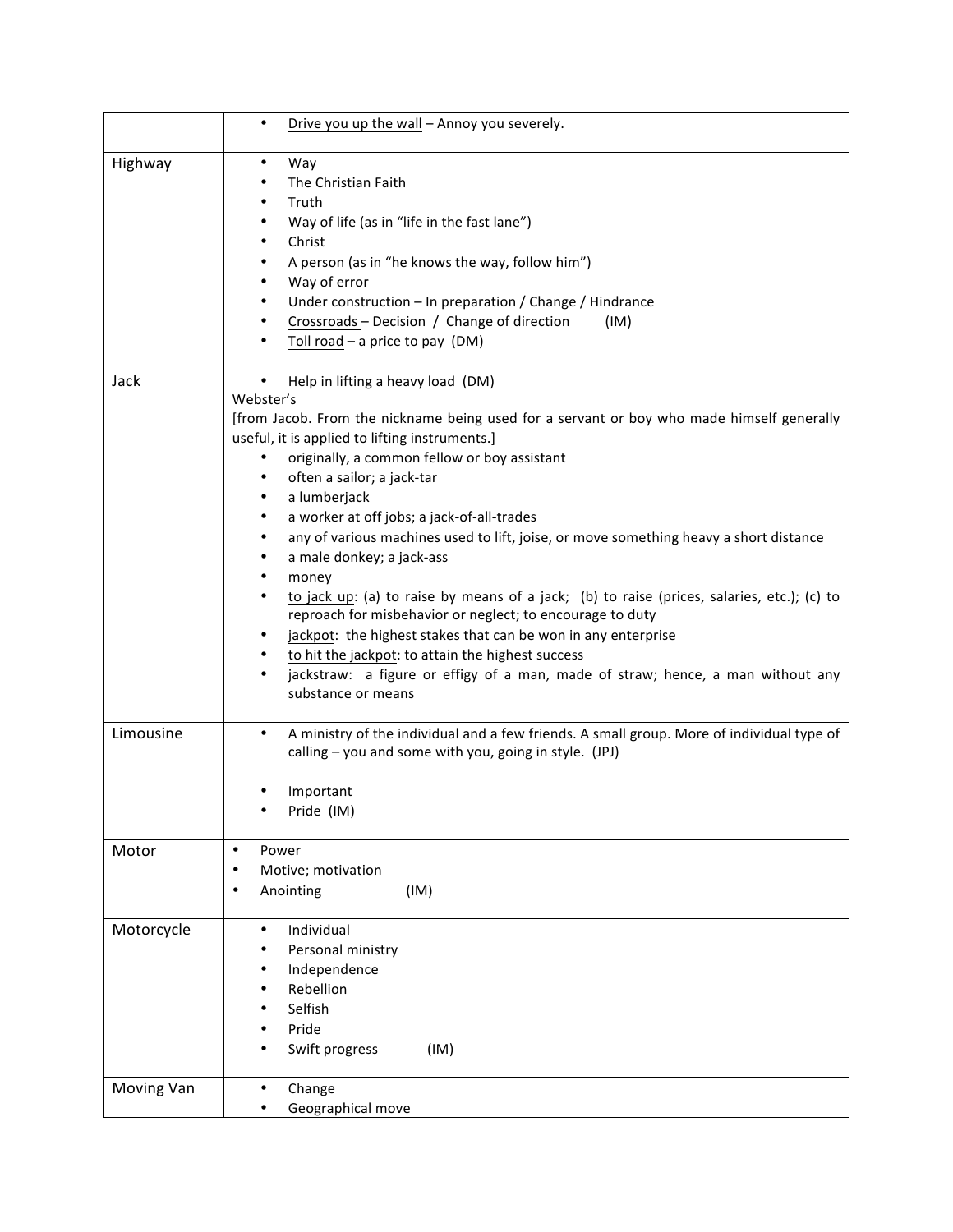|                       | Relocation (moving from one house or place to another, or moving from one church to<br>$\bullet$<br>another, including changing denominations) (IM)                                                                                                                                                                                                                                                                                                                                                                                                                                                                                                                                                                                                                                                                                                                                                                                                                                                                            |
|-----------------------|--------------------------------------------------------------------------------------------------------------------------------------------------------------------------------------------------------------------------------------------------------------------------------------------------------------------------------------------------------------------------------------------------------------------------------------------------------------------------------------------------------------------------------------------------------------------------------------------------------------------------------------------------------------------------------------------------------------------------------------------------------------------------------------------------------------------------------------------------------------------------------------------------------------------------------------------------------------------------------------------------------------------------------|
| Passenger             | Self<br>$\bullet$<br>Church member<br>٠<br>Family member<br>٠<br>When a school bus driver represents a teacher, his passengers usually represent his<br>٠<br>students.<br>(IM)                                                                                                                                                                                                                                                                                                                                                                                                                                                                                                                                                                                                                                                                                                                                                                                                                                                 |
| Pilot                 | Control<br>$\bullet$<br>Self<br>Christ<br>Pastor<br>Teacher<br>Satan<br>The emphasis may be on the nature of the pilot (careless, careful, frantic, confident, selfish,<br>rude, kind, etc.)<br>Passenger - self; church member; family member<br>(IM)<br>Dictionary of Clichés<br>Drop the pilot - Dismiss (usually misguidedly) a competent and tested guide or leader.                                                                                                                                                                                                                                                                                                                                                                                                                                                                                                                                                                                                                                                      |
| <b>Railroad Track</b> | Tradition / Unchanging / Habit / Stubborn<br>$\bullet$<br>Gospel<br>٠<br>Caution (as in "stop, look, and listen") / Danger<br>$\bullet$<br>(IM)<br>The "straight and narrow" path of God (DM)<br>$\bullet$                                                                                                                                                                                                                                                                                                                                                                                                                                                                                                                                                                                                                                                                                                                                                                                                                     |
| Road                  | Crossing road – changing perspective or your place of operation or base<br>٠<br>Dirt road - humility<br>(JPJ)<br>Highway - /Way / The Christian Faith / Truth / Way of life (as in "life in the fast<br>$\bullet$<br>lane") / Christ / A person (as in "he knows the way, follow him") / Way of error<br>Under construction - In preparation / Change / Hindrance<br>Dead-end Road or street -Change direction /Stop /Repent /Certain failure / No<br>$\bullet$<br>advancement possible (as in "that's a dead-end job") /A point at which you must<br>review the way you are going or what you are doing and make some necessary<br>changes.<br>Gravel road - Way / God's Word and way (unless it is muddy, dusty, etc.)<br>Muddy Road - Flesh / Man's way / Lust / Passion / Temptation / Offense / Strife / Sin /<br>$\bullet$<br>Need for caution / Impassable / Difficulty caused by the weakness of the flesh<br>Mud - flesh in its weakness<br>٠<br>Ruts - Habits or addictions of the flesh / Traditions of man<br>(IM) |
|                       | <b>CROSSROADS</b><br>Decision<br>$\bullet$<br>Confusion<br>Choice<br>٠<br>Job change<br>Career change<br>Geographical move<br>Right turn - natural change                                                                                                                                                                                                                                                                                                                                                                                                                                                                                                                                                                                                                                                                                                                                                                                                                                                                      |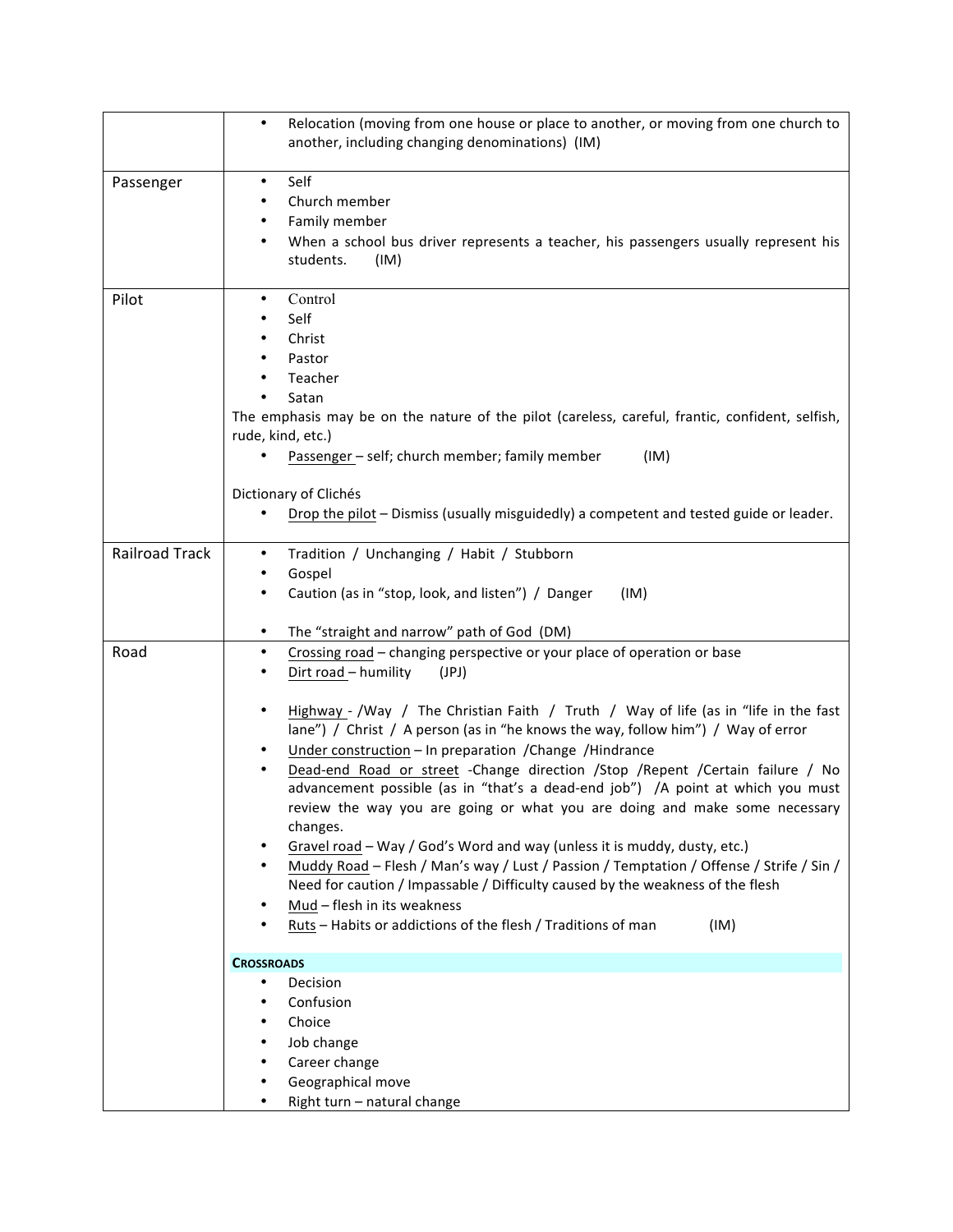|                                  | Left turn - spiritual change<br>(IM)<br>$\bullet$                                                                                                                                                                                                                                                                                                                                                                                                                                                                                                                                                                                                                                                                                                                                                                                           |
|----------------------------------|---------------------------------------------------------------------------------------------------------------------------------------------------------------------------------------------------------------------------------------------------------------------------------------------------------------------------------------------------------------------------------------------------------------------------------------------------------------------------------------------------------------------------------------------------------------------------------------------------------------------------------------------------------------------------------------------------------------------------------------------------------------------------------------------------------------------------------------------|
|                                  | Dictionary of Clichés<br>Explore every avenue $-$ To be (or, more likely, to declare the intention of being)<br>diligent and resourceful in seeking a solution to a problem.<br>Road to Hell is paved with good intentions - It isn't enough to promise good deeds;<br>you must do them.<br>In a rut - Adhering to a routine (usually with the implication that one could or should<br>get out of it).<br>Let's get the show on the road - Let's get moving, swing into action.<br>Make the grade - Come up to a standard; achieve a desired result.<br>٠<br>One for the road - Another drink before I leave.<br>$\bullet$<br>Pave the way $-$ Prepare suitable conditions for some development; make matters<br>smooth.<br>Road to perdition - On the way to ruin; following a course that will lead from one<br>٠<br>disaster to another. |
| Rocket                           | Fast going up, but if not careful could burn up<br>$\bullet$<br>Spaceship - outer limits with God.<br>Outer space - insight into the cosmos (JPJ)<br>Power<br>٠<br>Powerful ministry<br>Swift progress<br>$\bullet$<br>Swift destruction<br>Sudden, unexplained attack<br>٠<br>War<br>(IM)                                                                                                                                                                                                                                                                                                                                                                                                                                                                                                                                                  |
| Roller skates /<br>Roller blades | Speed<br>Fast                                                                                                                                                                                                                                                                                                                                                                                                                                                                                                                                                                                                                                                                                                                                                                                                                               |
|                                  | Swift advancement or progress<br>٠<br>Skillful<br>$\bullet$<br>(IM)                                                                                                                                                                                                                                                                                                                                                                                                                                                                                                                                                                                                                                                                                                                                                                         |
| Rowing                           | Working out life's problems (personal or ministry)<br>$\bullet$<br>Earnest prayer<br>Spiritual labor<br>(IM)                                                                                                                                                                                                                                                                                                                                                                                                                                                                                                                                                                                                                                                                                                                                |
| Run                              | Swiftness<br>(KC)<br>Movement                                                                                                                                                                                                                                                                                                                                                                                                                                                                                                                                                                                                                                                                                                                                                                                                               |
|                                  | Striving<br>Working out one's salvation<br>Faith<br>Haste<br>Trial<br>(IM)<br>Dictionary of Clichés<br>In the long run $-$ In the distant future; over the course of a long period of action or<br>development.<br>Run amok - Behave wildly or strangely<br>Run circles (rings) around - Vastly outdo, outmaneuver or exceed in skill.<br>Run its course - Go to completion; finish a more or less established route or action.                                                                                                                                                                                                                                                                                                                                                                                                             |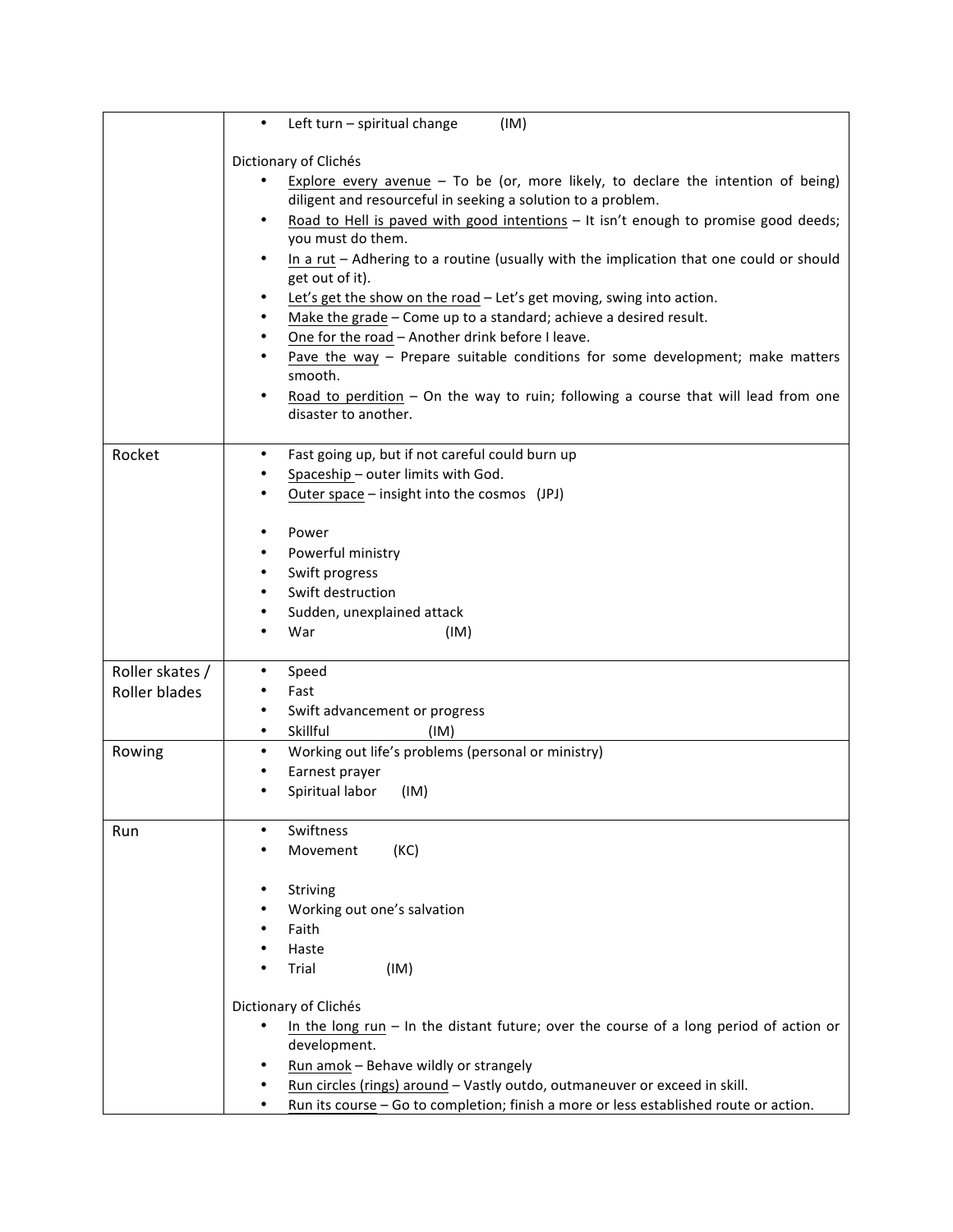|            | Run off at the mouth - Talk excessively, particularly in a situation where it would be<br>$\bullet$<br>better if one said little or nothing.<br>Run with the hare, hunt with the hounds - Try to stay in favor with both sides at the<br>٠<br>same time; play a double game.<br>Run of the mill - Ordinary; normal; routine.<br>٠<br>Run the gauntlet - Go through a series of trials or tests.<br>$\bullet$<br>Run to earth - Track down; find a person, animal or concept that has been elusive; get<br>$\bullet$<br>to the bottom or something.<br>Run to seed - Become a little too old or decayed.<br>٠<br>Runs in the blood - Is characteristic of a family, a race or a nationality.<br>٠                                                                                                                                                                                                                                                                                                                                                   |
|------------|----------------------------------------------------------------------------------------------------------------------------------------------------------------------------------------------------------------------------------------------------------------------------------------------------------------------------------------------------------------------------------------------------------------------------------------------------------------------------------------------------------------------------------------------------------------------------------------------------------------------------------------------------------------------------------------------------------------------------------------------------------------------------------------------------------------------------------------------------------------------------------------------------------------------------------------------------------------------------------------------------------------------------------------------------|
| Ship       | Merchandise<br>$\bullet$<br>Business among nations separated by waters.<br>(KC)<br>Large influence<br>$\bullet$<br>Submarine - stealth, below the surface, not many see what is done<br>Riverboat - river of life, slow, but impact a lot of people, covers a great distance<br>Ocean liner - large movement or mission minded church<br>(JPJ)<br>Dictionary of Clichés<br>All in the same boat - We're in this together; we all share the same risks.<br>Clear the decks - Make ready for action.<br>$\bullet$<br>Rats abandon a sinking ship - A failing enterprise (often bearing the connotation that it<br>is scurrilous to leave, even if it is failing).<br>Ship of state - The nation.<br>$\bullet$<br>Ships that pass in the night $-$ casual acquaintances or relationships; people you<br>$\bullet$<br>encounter only once.<br>Walk the plank - Go to one's doom; be fired from one's job or ousted from a group.<br>When my ship comes in $-$ When I get rich; when I achieve success, thereby making a<br>$\bullet$<br>pile of money. |
| Skateboard | Personal ministry (JPJ)<br>$\bullet$<br><b>Balance</b><br>Skillful maneuvering<br>Skillful ministry<br>Risky<br>Fast<br>(IM)                                                                                                                                                                                                                                                                                                                                                                                                                                                                                                                                                                                                                                                                                                                                                                                                                                                                                                                       |
| Stagecoach | Rough ride<br>$\bullet$<br>Slow, but you'll get there<br>(JPI)<br>$\bullet$                                                                                                                                                                                                                                                                                                                                                                                                                                                                                                                                                                                                                                                                                                                                                                                                                                                                                                                                                                        |
| Street     | Crossing road - changing perspective or your place of operation or base<br>$\bullet$<br>Dirt road - humility<br>(JPI)<br>Highway - /Way / The Christian Faith / Truth / Way of life (as in "life in the fast<br>٠<br>lane") / Christ / A person (as in "he knows the way, follow him") / Way of error<br>Under construction - In preparation / Change / Hindrance<br>Dead-end Road or street -Change direction /Stop /Repent /Certain failure / No<br>advancement possible (as in "that's a dead-end job") /A point at which you must<br>review the way you are going or what you are doing and make some necessary<br>changes.                                                                                                                                                                                                                                                                                                                                                                                                                    |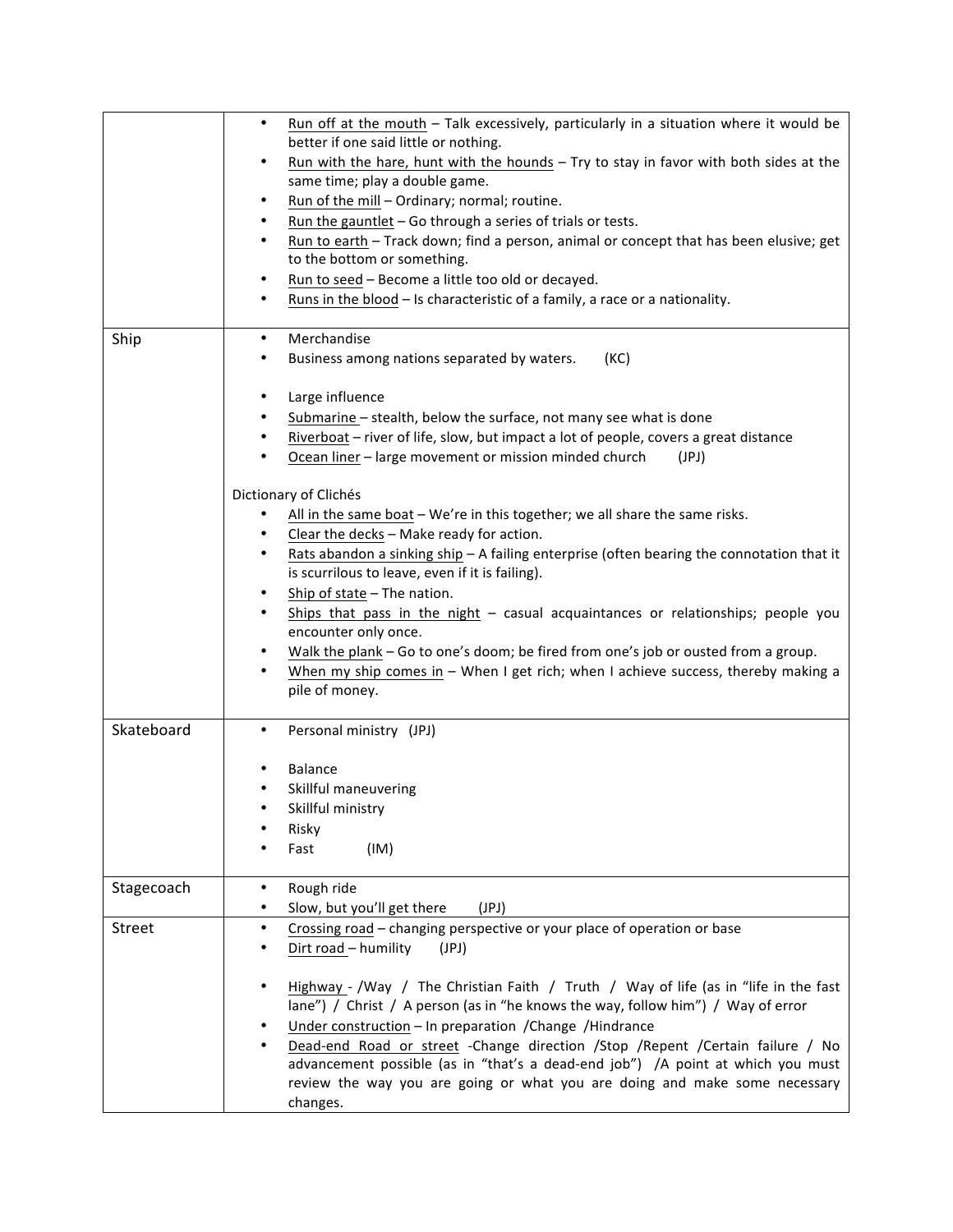|         | Gravel road - Way / God's Word and way (unless it is muddy, dusty, etc.)<br>$\bullet$<br>Muddy Road - Flesh / Man's way / Lust / Passion / Temptation / Offense / Strife / Sin /<br>$\bullet$<br>Need for caution / Impassable / Difficulty caused by the weakness of the flesh<br>Mud - flesh in its weakness<br>٠<br>Ruts - Habits or addictions of the flesh / Traditions of man<br>(IM)                                                                                                                                                                                                                                                                                                                                                                                                                                                                                                                                                                |
|---------|------------------------------------------------------------------------------------------------------------------------------------------------------------------------------------------------------------------------------------------------------------------------------------------------------------------------------------------------------------------------------------------------------------------------------------------------------------------------------------------------------------------------------------------------------------------------------------------------------------------------------------------------------------------------------------------------------------------------------------------------------------------------------------------------------------------------------------------------------------------------------------------------------------------------------------------------------------|
|         | <b>CROSSROADS</b>                                                                                                                                                                                                                                                                                                                                                                                                                                                                                                                                                                                                                                                                                                                                                                                                                                                                                                                                          |
|         | Decision<br>$\bullet$<br>Confusion<br>$\bullet$<br>Choice<br>$\bullet$<br>Job change<br>٠<br>Career change<br>$\bullet$<br>Geographical move<br>٠<br>Right turn - natural change<br>٠                                                                                                                                                                                                                                                                                                                                                                                                                                                                                                                                                                                                                                                                                                                                                                      |
|         | Left turn - spiritual change<br>(IM)<br>٠                                                                                                                                                                                                                                                                                                                                                                                                                                                                                                                                                                                                                                                                                                                                                                                                                                                                                                                  |
|         | Dictionary of Clichés<br>Explore every avenue $-$ To be (or, more likely, to declare the intention of being)<br>diligent and resourceful in seeking a solution to a problem.<br>Road to Hell is paved with good intentions - It isn't enough to promise good deeds;<br>$\bullet$<br>you must do them.<br>In a rut - Adhering to a routine (usually with the implication that one could or should<br>get out of it).<br>Let's get the show on the road - Let's get moving, swing into action.<br>Make the grade - Come up to a standard; achieve a desired result.<br>٠<br>One for the road - Another drink before I leave.<br>$\bullet$<br>Pave the way $-$ Prepare suitable conditions for some development; make matters<br>smooth.<br>Road to perdition - On the way to ruin; following a course that will lead from one<br>disaster to another.<br>Dictionary of Clichés<br>Street smarts - Urban wisdom; the ability to make one's way in a big city. |
| Subway  | Webster's<br>In or into secrecy or hiding so as to be undercover; surreptitiously<br>A secret movement organized in a country to oppose or overthrow the government in<br>power or enemy forces of occupation                                                                                                                                                                                                                                                                                                                                                                                                                                                                                                                                                                                                                                                                                                                                              |
| Tractor | Powerful work - slow but powerful ministry<br>٠<br>Preaching (when plowing)<br>(IM)                                                                                                                                                                                                                                                                                                                                                                                                                                                                                                                                                                                                                                                                                                                                                                                                                                                                        |
| Trailer | A ministry that does not move by its own power (DM)<br>$\bullet$<br>A preview of things to come (like a movie trailer) (PR)                                                                                                                                                                                                                                                                                                                                                                                                                                                                                                                                                                                                                                                                                                                                                                                                                                |
| Train   | Move of God<br>(JPI)<br>$\bullet$<br>Continuous<br>Unceasing work<br>The Church                                                                                                                                                                                                                                                                                                                                                                                                                                                                                                                                                                                                                                                                                                                                                                                                                                                                            |
|         | Connected                                                                                                                                                                                                                                                                                                                                                                                                                                                                                                                                                                                                                                                                                                                                                                                                                                                                                                                                                  |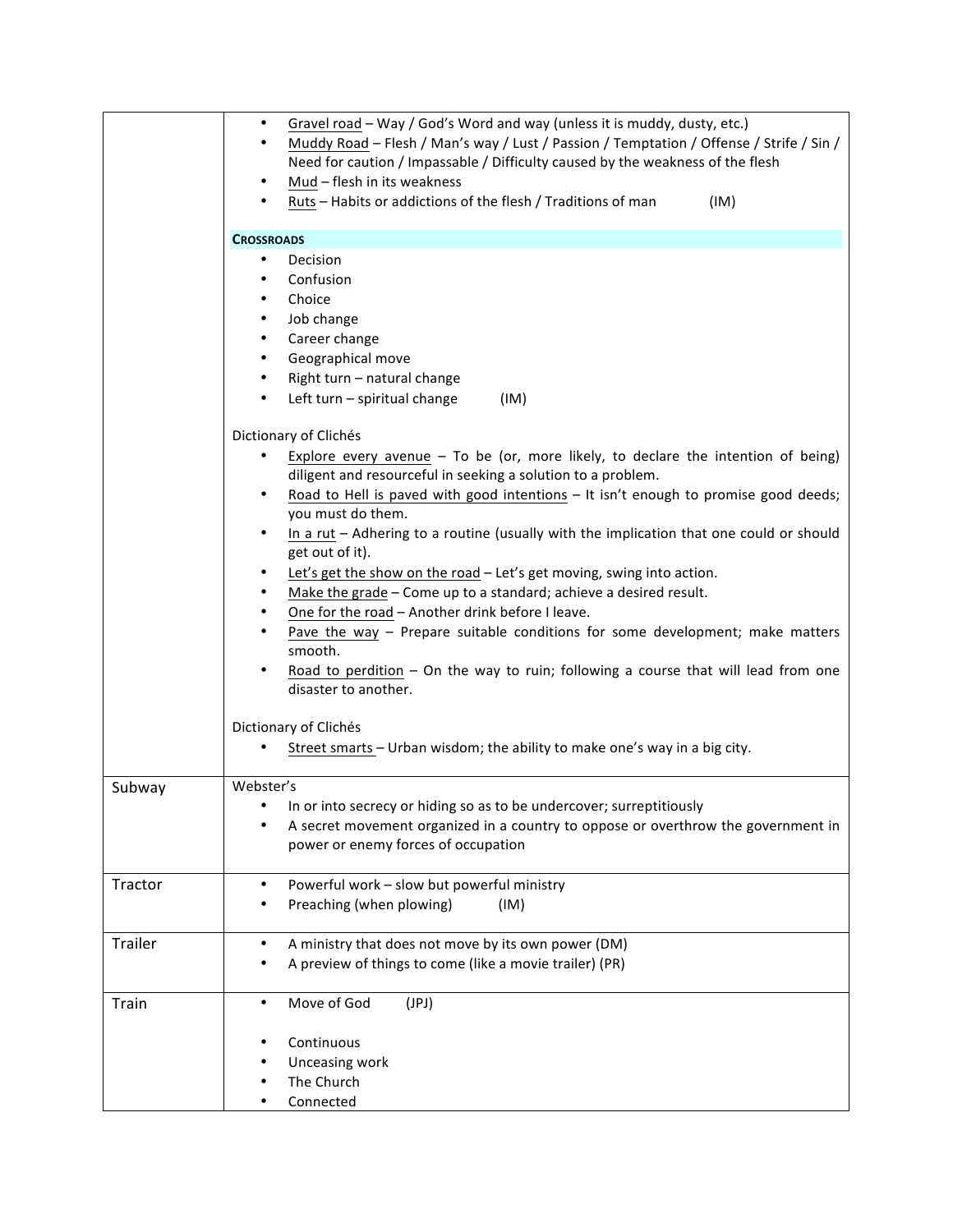|              | $\bullet$<br>Fast<br>Train wreck - Failure / Church split (the survivors are those remaining after the split)<br>٠                   |
|--------------|--------------------------------------------------------------------------------------------------------------------------------------|
|              | / Personal disaster (i.e. a failed marriage, business venture)<br>(IM)                                                               |
|              | Webster's                                                                                                                            |
|              | To guide the growth of (a plant), as by tying, pruning, etc.<br>$\bullet$                                                            |
|              | To guide the mental, moral, etc. development of; to bring up; to rear.<br>٠                                                          |
|              | To instruct so as to make proficient or qualified; as, nurses are trained at this hospital.<br>$\bullet$                             |
|              | To discipline or condition (animals) to perform tricks<br>$\bullet$                                                                  |
|              | To prepare or make fit for an athletic contest, etc.<br>$\bullet$                                                                    |
|              | To aim (a gun, binoculars, etc.) at something; to bring to bear.<br>$\bullet$                                                        |
|              | To train (a child, puppy, etc.) to defecate and urinate in the proper place<br>$\bullet$                                             |
|              | That which is drawn along or after; that which is the hinder part or rear<br>$\bullet$                                               |
|              | That part of a gown, robe or the like which trails behind the wearer<br>$\bullet$                                                    |
|              | The tail of a comet, meteor<br>$\bullet$                                                                                             |
|              | That which draws along; specifically, something used to allure and entice; an artifice; a<br>$\bullet$<br>stratagem, a device        |
|              | A group of persons that follow after another as attendants in a procession; a retinue;<br>$\bullet$<br>suite                         |
|              | A group of persons, animals, vehicles, etc. that follow one another in a line; a<br>$\bullet$<br>procession; caravan; cortege        |
|              | The persons, animals, and vehicles accompanying an army to carry its supplies,<br>$\bullet$<br>ammunition, food, etc.                |
|              | A series of events or circumstances that follow some happening; as, the war brought<br>$\bullet$<br>famine and disease in its train. |
|              | Any connected order or arrangement; a series,; sequence; as, a train of thought<br>٠                                                 |
|              | A series of connected mechanical parts for transmitting motion; as, a train of gears.<br>٠                                           |
|              | A line of connected railroad cars pulled or pushed by a locomotive or locomotives.<br>$\bullet$                                      |
|              | A line of gunpowder that serves as a fuse for an explosive charge.<br>٠                                                              |
|              | Dictionary of Clichés                                                                                                                |
|              | Get on the gravy train - To obtain money or services without much effort.<br>٠                                                       |
|              | Make tracks - Leave hastily; flee.<br>٠                                                                                              |
|              | Train of thought - The line or trend of one's mental processes.<br>٠                                                                 |
| <b>Truck</b> | Work                                                                                                                                 |
|              | Personal ministry<br>$\bullet$                                                                                                       |
|              | Natural work<br>Tractor trailer - Large burden / Ministry / Powerful and/or large work (truck size<br>٠                              |
|              | soften in proportion to the burden or size of the work) / The Church                                                                 |
|              | Tires - Spirit / Life (as in "where the rubber meets the road")<br>$\bullet$                                                         |
|              | Four-Wheel Drive - full ministry / Full gospel foundation<br>$\bullet$                                                               |
|              | Deflated tire - Discouragement; dismay; hindrance; lack of prayer<br>(IM)<br>$\bullet$                                               |
|              |                                                                                                                                      |
|              | Ford truck - has a better idea<br>٠                                                                                                  |
|              | Pick-up truck - open bed=open heaven - prophetic / Picking up people<br>٠                                                            |
|              | Semi-truck - Carrying something or somebody / Partial calling, but not the whole story<br>٠                                          |
|              | Eighteen wheeler - Blessing or judgment of ministry<br>٠                                                                             |
|              | Braking - warning; slow down<br>٠                                                                                                    |
|              | Parked - ministry on sideline                                                                                                        |
|              | Repair - ministry being healed or ministry of healing                                                                                |